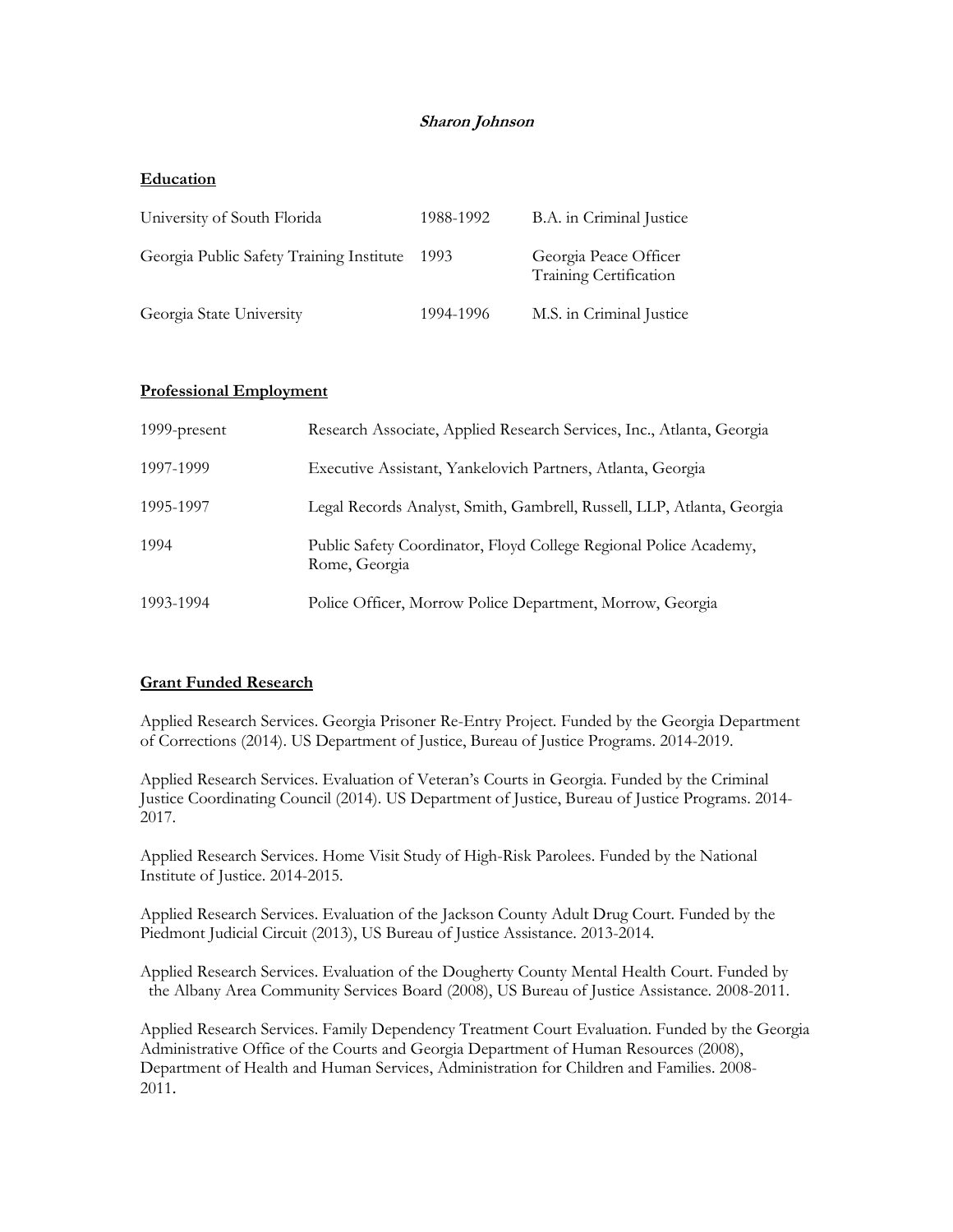Applied Research Services. MRT Life Skills Evaluation. Funded by the US Department of Education. 2003-2007.

Applied Research Services. Crime Mapping and Criminal History Records. Funded by the Georgia Statistical Analysis Center (2000), Bureau of Justice Assistance State Justice Statistics Program. 2001.

Applied Research Services. An Examination of Criminal History Records in Georgia; and Georgia Uniform Crime Reports Internet Infrastructure Development. Funded by the Georgia Statistical Analysis Center (1999), Bureau of Justice Assistance State Justice Statistics Program. 2000.

Institute for Applied Research. Georgia Substance Abuse Prevention Needs Assessment: Resource Survey. Funded by the Georgia Department of Human Resources, Division of Mental Health, Mental Retardation and Substance Abuse. 1999-2000.

Applied Research Services. Documenting Offender Accountability with Criminal History Records. Funded by the Georgia Statistical Analysis Center (1998), Bureau of Justice Assistance State Justice Statistics Program. 1999.

#### **Presentations**

*Voices of Vets: What We Are Learning From Focus Groups With VTC Participants.* Presented with Dr. Kevin Baldwin and Eric Scott at the 2017 National Association of Drug Court Professionals/Vet Con Conference, National Harbor, MD, July 9-12, 2017.

*Georgia Statewide Evaluation of Veterans Treatment Courts.* Presented with Dr. Kevin Baldwin at the 2016 National Association of Drug Court Professionals/Vet Con Conference, Anaheim, CA, June 1-4, 2016.

*Sharing Your Court's Success: Practical Evaluation of Accountability Courts.* Presented with Dr. Kevin Baldwin at the 2014 Georgia Accountability Courts Conference, Atlanta, Georgia,. September 9-14, 2014.

*An Evaluation of Family Dependency Courts: Process, Fidelity of Implementation and Outcomes ((FDTC).* Presented with Dr. Kevin Baldwin at the 2014 Georgia Accountability Courts Conference, Atlanta, Georgia. September 9-14, 2014.

*Sharing Your Court's Success: Practical Evaluation of Accountability Courts.* Presented with Dr. Kevin Baldwin at the 2013 Georgia Accountability Courts Conference, Atlanta, Georgia. May 20-22, 2013.

*Assessing Fidelity of Implementation of Family Dependency Treatment Courts.* Presented with Dr. Kevin Baldwin at the 17<sup>th</sup> National Conference on Child Abuse and Neglect, Atlanta, Georgia. April 7, 2009.

*Evaluating the Impact of Moral Reconation Therapy (MRT) on Georgia Inmate Recidivism.* Presented at the 58<sup>th</sup> American Society of Criminology Annual Conference, Atlanta, Georgia. November 16, 2007.

*Cognitive Restructuring Programs for Offenders in Georgia Transitional Centers.* Presented with Donna